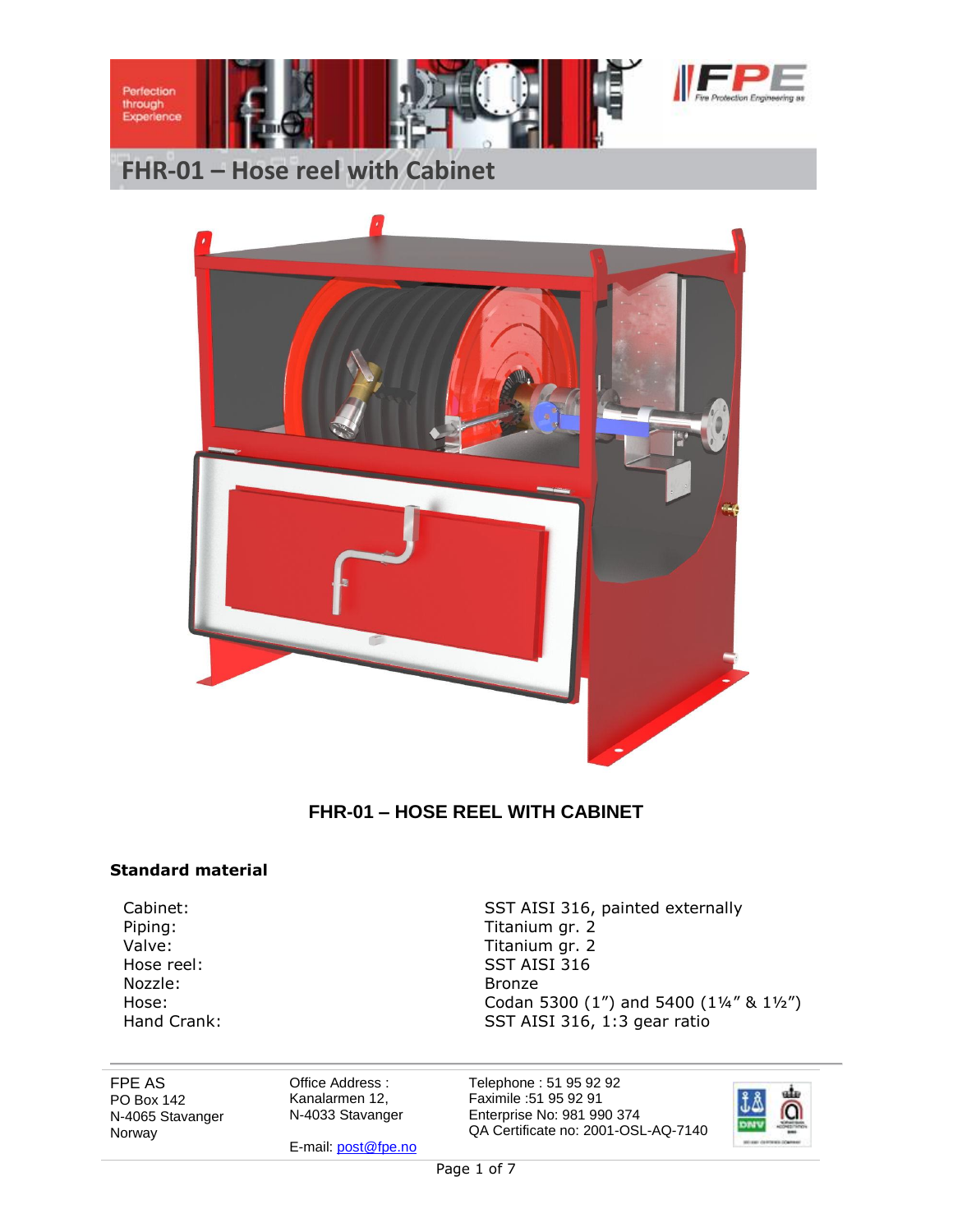

### **Installation**

| Mount:                                                             | <b>Bolt to Deck</b>                                                     |  |  |  |  |
|--------------------------------------------------------------------|-------------------------------------------------------------------------|--|--|--|--|
| <b>Operation</b>                                                   |                                                                         |  |  |  |  |
| Open isolation valve, remove hose to required length, open nozzle. |                                                                         |  |  |  |  |
| <b>Options</b>                                                     |                                                                         |  |  |  |  |
| Piping:                                                            | • Cunifer CU 90/10 w/ Alubronze valve<br>• Super Duplex Stainless Steel |  |  |  |  |
| Pressure Control:                                                  | • Restriction Orifice<br>• Pressure Control Valve                       |  |  |  |  |
| Pressure Indicators:                                               | • Project Preference                                                    |  |  |  |  |
| Cabinet:                                                           | • Insulation<br>• Heater (Zone 1 Certified)                             |  |  |  |  |
| Hose:                                                              | • Size and Length                                                       |  |  |  |  |
| Nozzle:                                                            | • Project Preference                                                    |  |  |  |  |
| Mount:                                                             | • Seal weld w/ 309 filler wire (316SS to C.S.)                          |  |  |  |  |
|                                                                    |                                                                         |  |  |  |  |
| <b>Working pressure:</b>                                           | 20 barg (290 psig)                                                      |  |  |  |  |
| Test pressure:                                                     | 30 barg (435 psig)                                                      |  |  |  |  |
|                                                                    |                                                                         |  |  |  |  |

FPE AS PO Box 142 N-4065 Stavanger Norway

Office Address : Kanalarmen 12, N-4033 Stavanger

E-mail[: post@fpe.no](mailto:post@fpe.no)

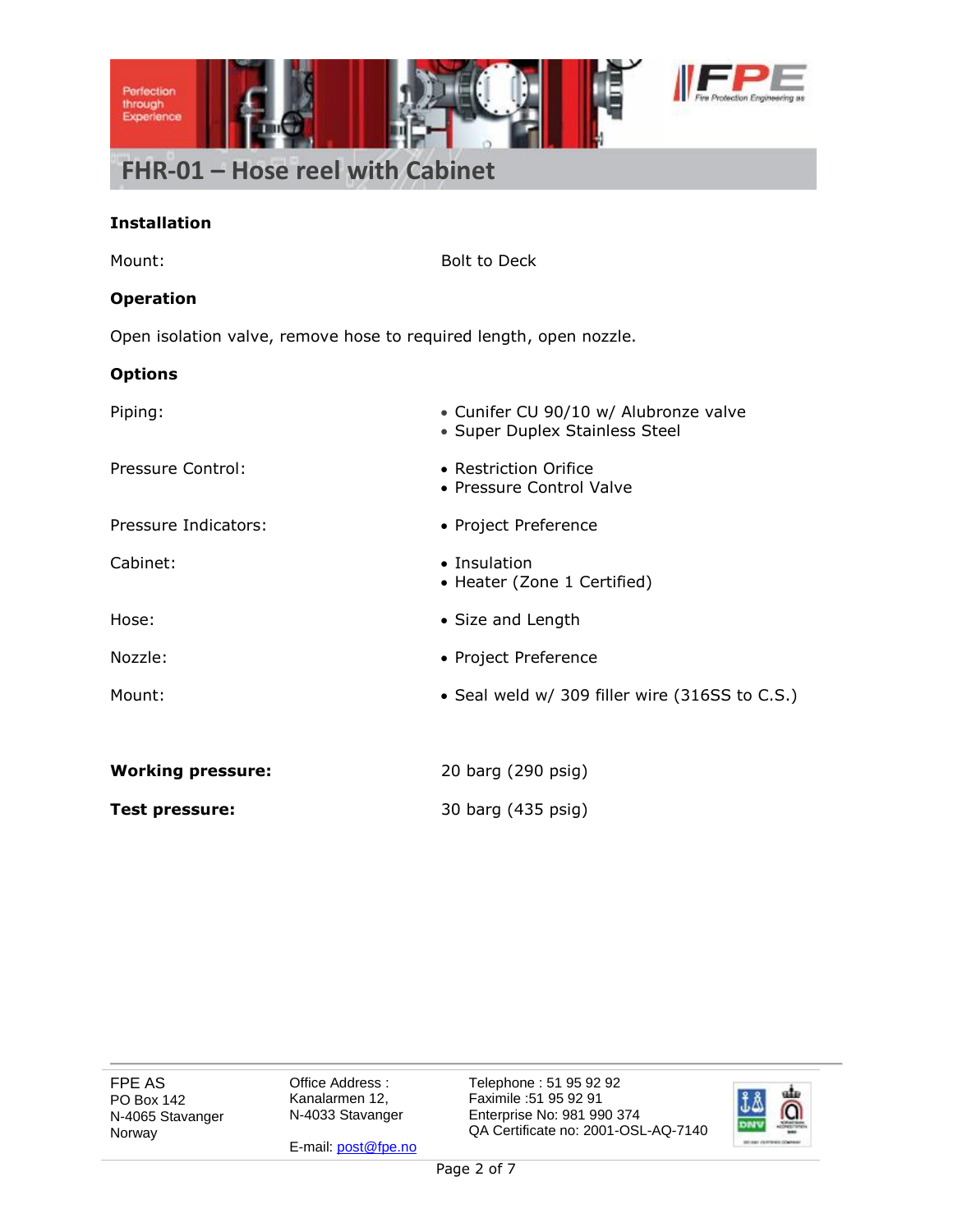

### **Table 1: FHR-01-XX Dimension and Weight Data**

| Type                                              | Hose size $-$<br>length<br>(in x meter) | Overall<br>Length<br>(mm) | Overall<br>Height<br>(mm) | Overall<br>Depth<br>(mm) | Dry<br>Weight<br>(kg) |  |  |
|---------------------------------------------------|-----------------------------------------|---------------------------|---------------------------|--------------------------|-----------------------|--|--|
| FHR-01-25                                         | $1 \times 30 - 60*$                     | 1180                      | 900                       | 800                      | $180 - 190$           |  |  |
| FHR-01-32                                         | $1\frac{1}{4} \times 30 - 45^*$         | 1180                      | 900                       | 800                      | $180 - 190$           |  |  |
| FHR-01-40                                         | $1\frac{1}{2} \times 30$                | 1180                      | 900                       | 800                      | 190                   |  |  |
| * Hose length according to project's requirements |                                         |                           |                           |                          |                       |  |  |

### **Table 2: FHR-01-XX Flow Data**

| Hose reel Inlet Pressure | FHR-01-25        | FHR-01-32        | FHR-01-40        |
|--------------------------|------------------|------------------|------------------|
|                          | w/ 60 gpm nozzle | w/ 95 gpm nozzle | w/ 95 gpm nozzle |
|                          |                  |                  |                  |
| barg (psig)              | lpm (gpm)        | lpm (gpm)        | lpm (gpm)        |
| 6(87)                    | 150 (40)         | 247 (65)         | 284 (75)         |
| 8(116)                   | 173 (46)         | 286 (76)         | 325 (86)         |
| 10 (145)                 | 194 (51)         | 320 (84)         | 360 (95)         |
| Notes:                   |                  |                  |                  |

Notes:

1. Nozzle ratings imply XX gpm at 100 psi (7 barg) nozzle inlet pressure.

FPE AS PO Box 142 N-4065 Stavanger Norway

Office Address : Kanalarmen 12, N-4033 Stavanger

E-mail[: post@fpe.no](mailto:post@fpe.no)

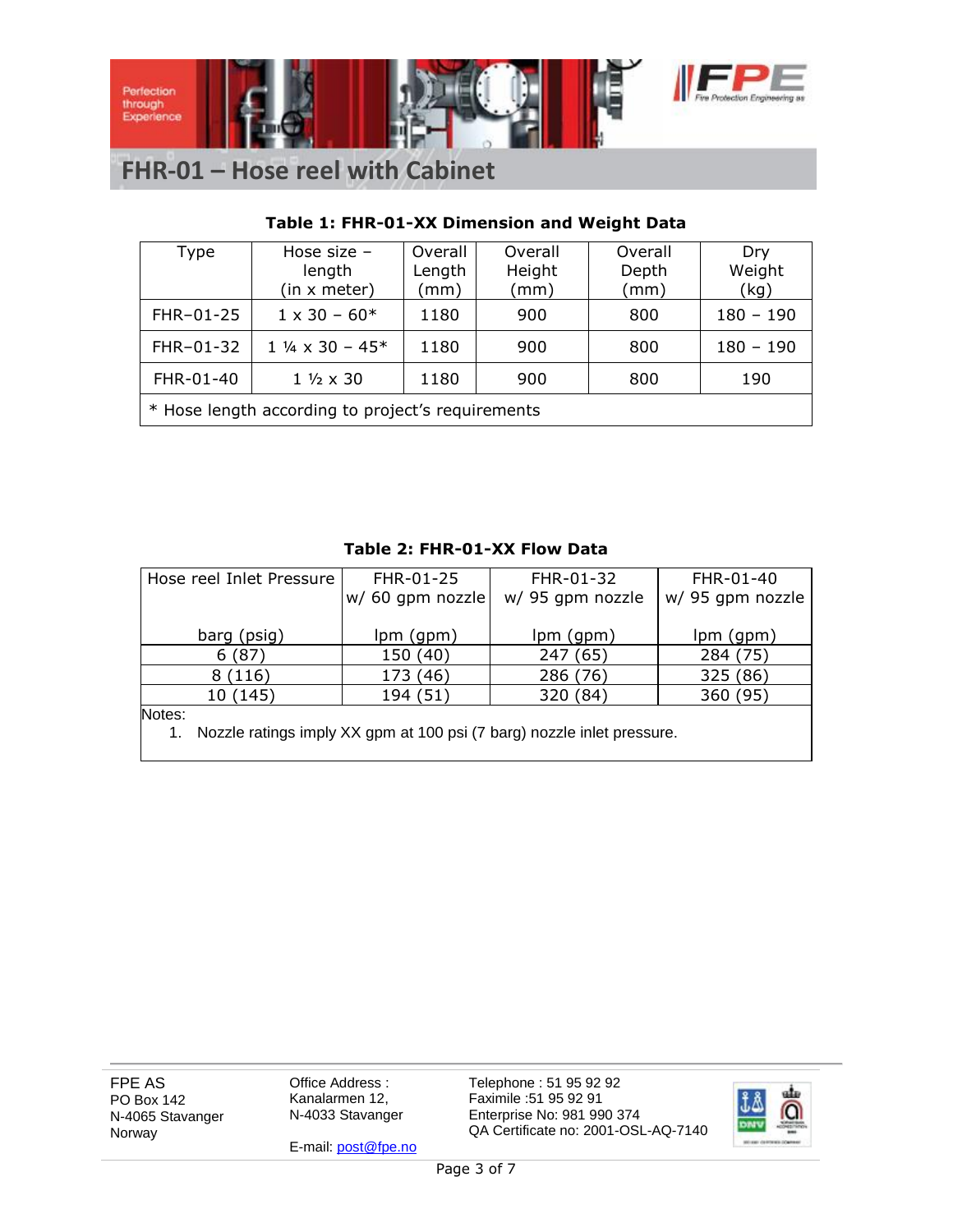

#### **P&ID**



Note: Options for PCV, PI, heater, and insulation incorporated.

FPE AS PO Box 142 N-4065 Stavanger Norway

Office Address : Kanalarmen 12, N-4033 Stavanger

E-mail[: post@fpe.no](mailto:post@fpe.no)

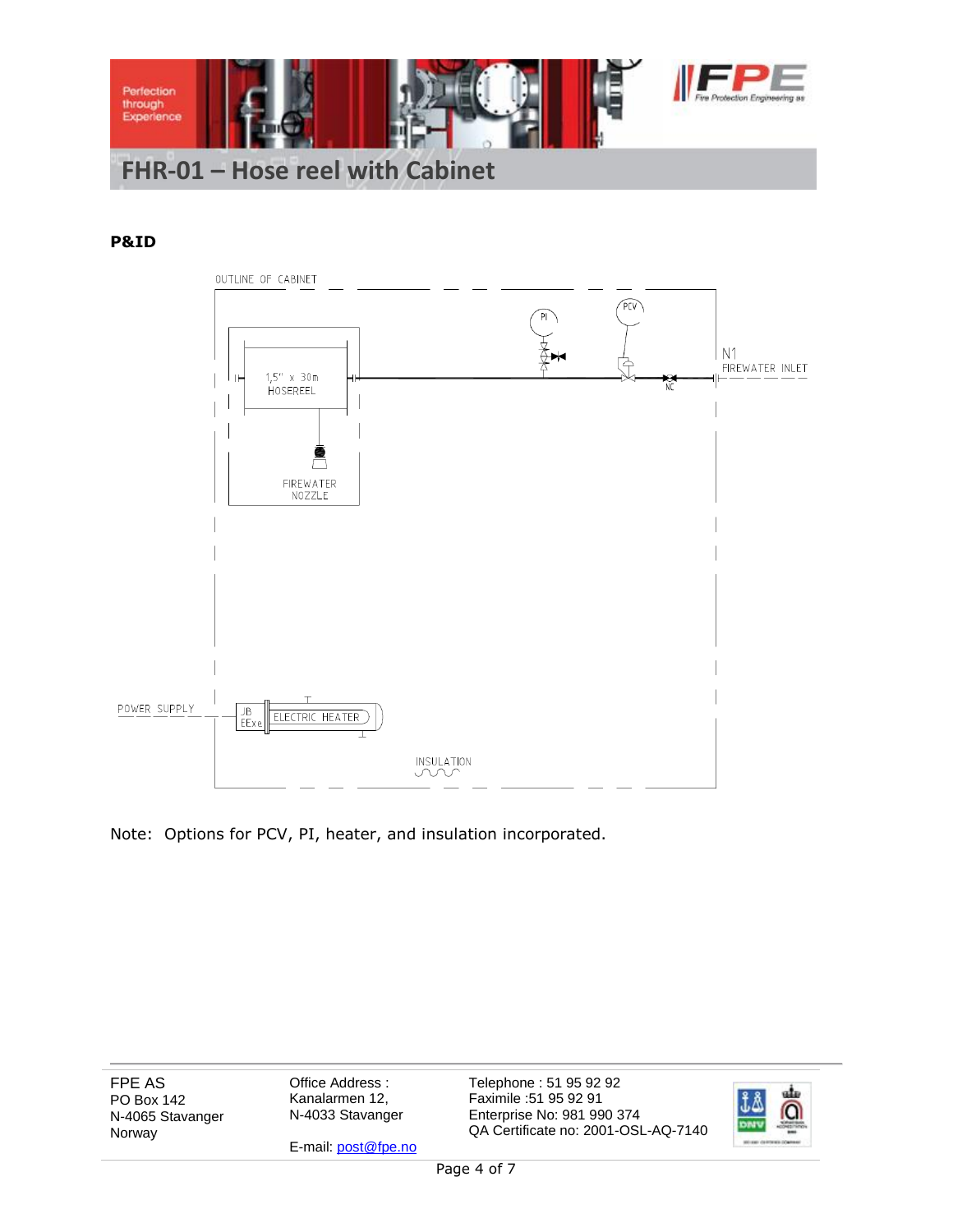



FPE AS PO Box 142 N-4065 Stavanger Norway

Office Address : Kanalarmen 12, N-4033 Stavanger

E-mail[: post@fpe.no](mailto:post@fpe.no)

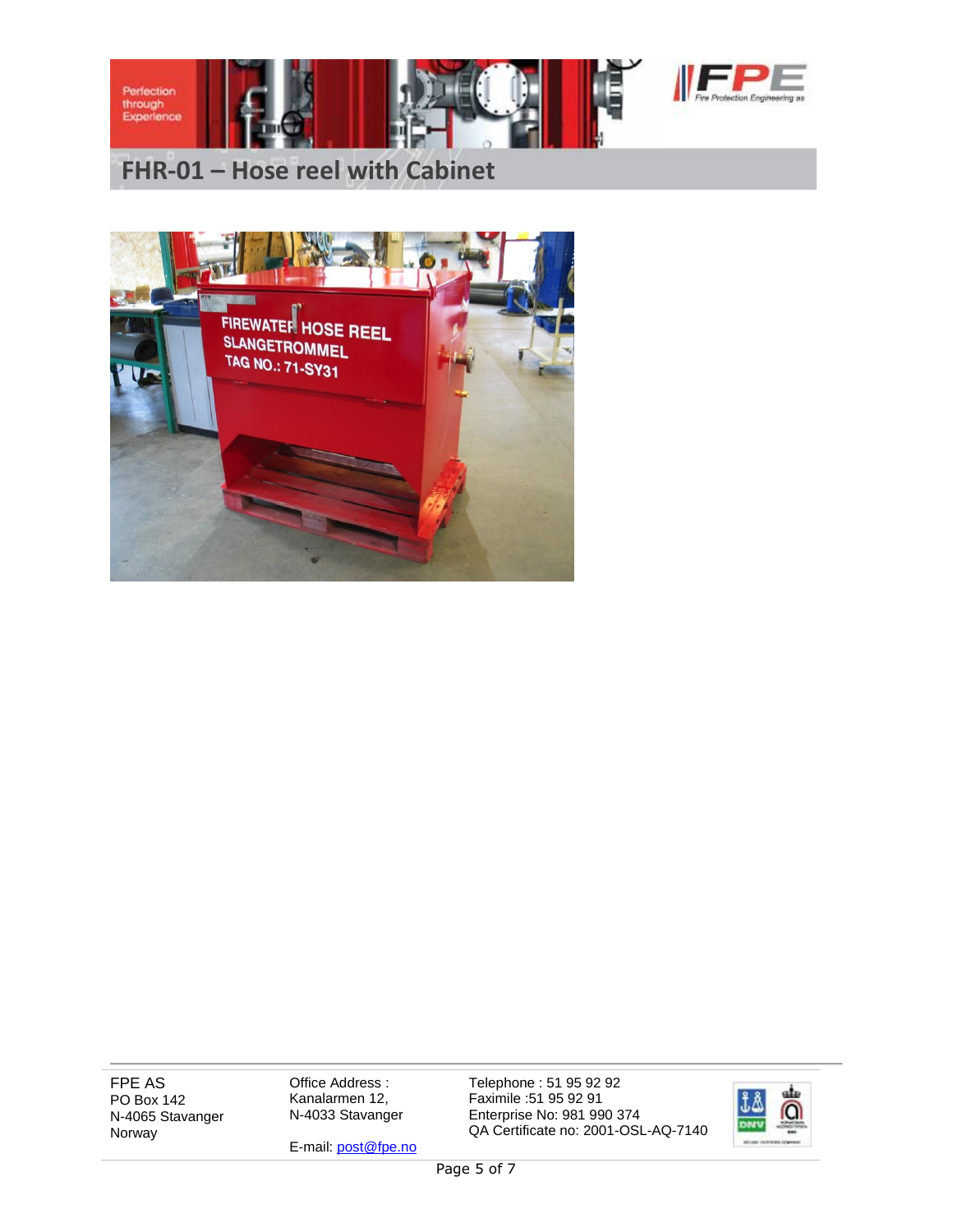



FPE AS PO Box 142 N-4065 Stavanger Norway

Office Address : Kanalarmen 12, N-4033 Stavanger

E-mail[: post@fpe.no](mailto:post@fpe.no)